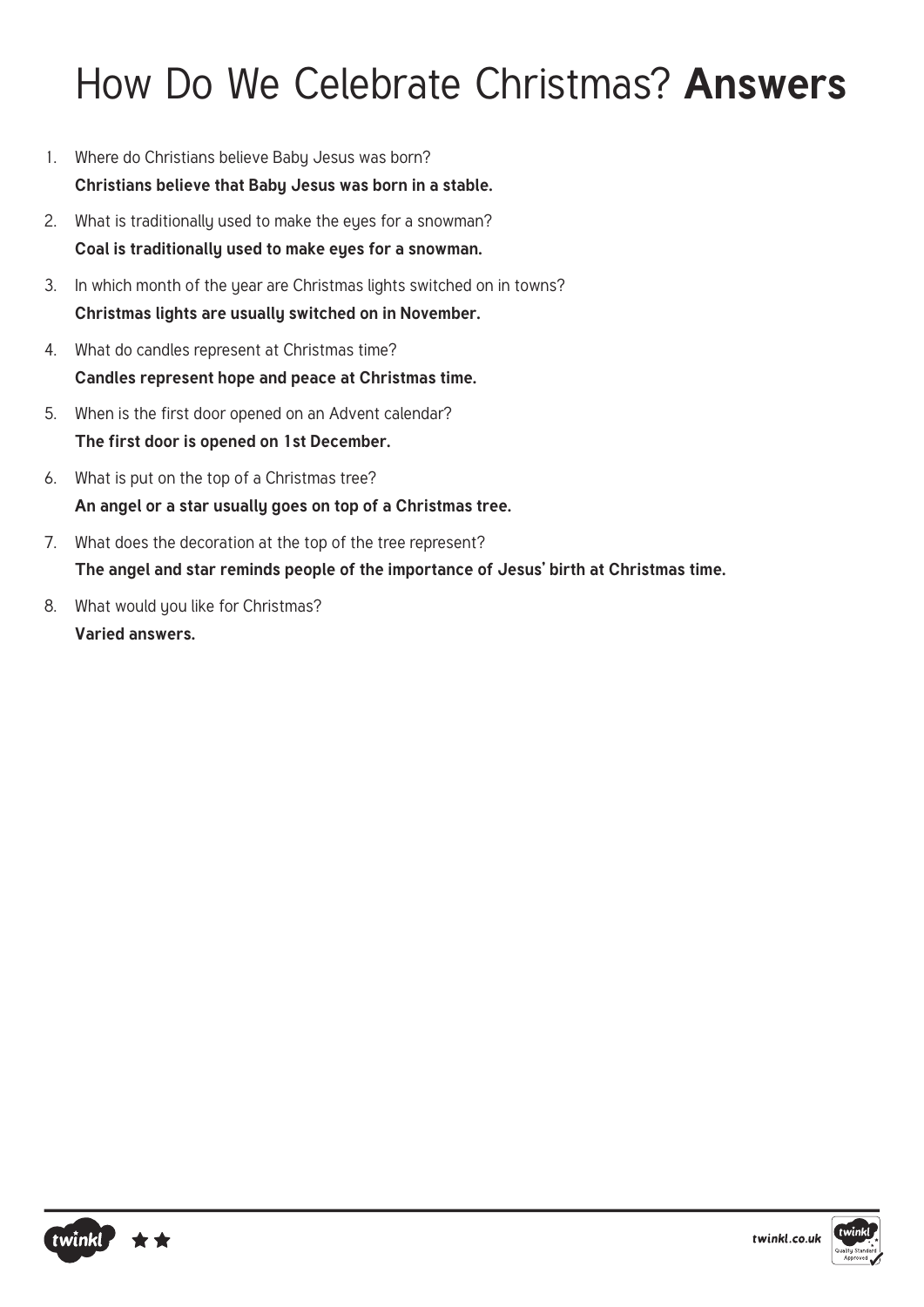**Reindeer**

## Reindeer **Answers**

- 1. Which is bigger reindeer or caribou? **Caribou are bigger than reindeer.**
- 2. What do both male and female reindeer grow? **Both male and female reindeer grow antlers.**
- 3. Name three places in the world you might find wild reindeer. You might find wild reindeer in Norway, Finland, Alaska, Canada and Greenland. **(Accept any three)**
- 4. Describe what reindeer noses do that is special. **Reindeer have special noses to warm the cold air they breathe.**
- 5. Write the first two lines of the song about Rudolf the Red Nosed Reindeer. **Rudolph the red-nosed reindeer, Had a very shiny nose.**
- 6. What is your favourite reindeer fact? **Answers will vary.**



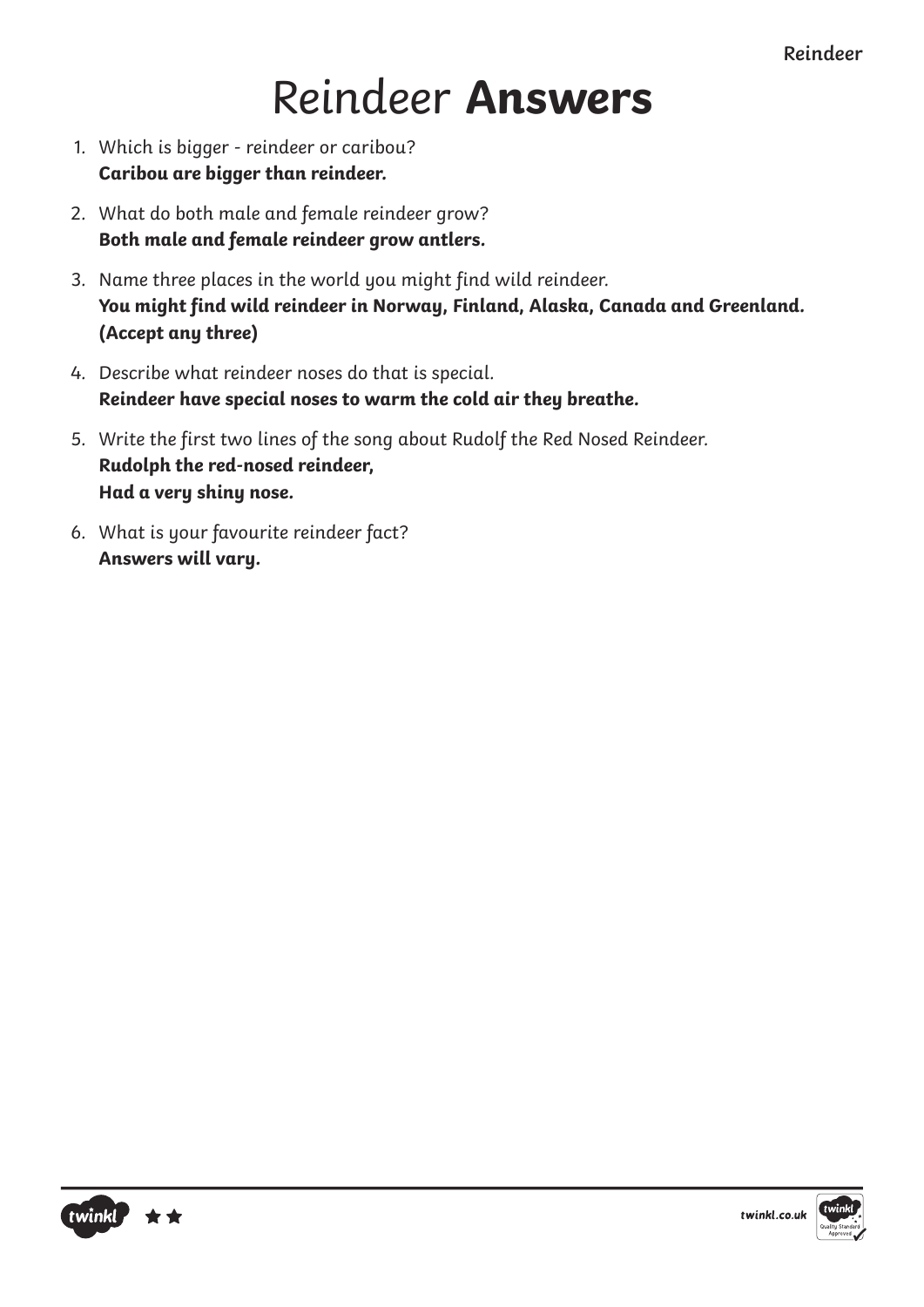### Saint Nicholas **Answers**

- 1. How many years ago did Saint Nicholas live? **Saint Nicholas lived around 1,700 years ago.**
- 2. What is a patron saint? **A patron saint is someone who watches over and represents a place, person or activity.**
- 3. Who is the patron saint of Wales? **Saint David is the patron saint of Wales.**
- 4. Which day does Saint Nicholas visit children around the world? **Saint Nicholas visits children on Christmas Eve (December 24th).**
- 5. What is a 'good deed'? **A good deed is something that someone does for the benefit of others / to make other people's lives better.**
- 6. Why was one family 'amazed and delighted'? **They found money left in a stocking for the daughters to get married.**
- 7. Finish this sentence: 'Nicholas secretly threw…' **Nicholas secretly threw a bag of gold through the man's open window while the man slept.**
- 8. Name two good deeds that would make someone happy. **Varied answers.**



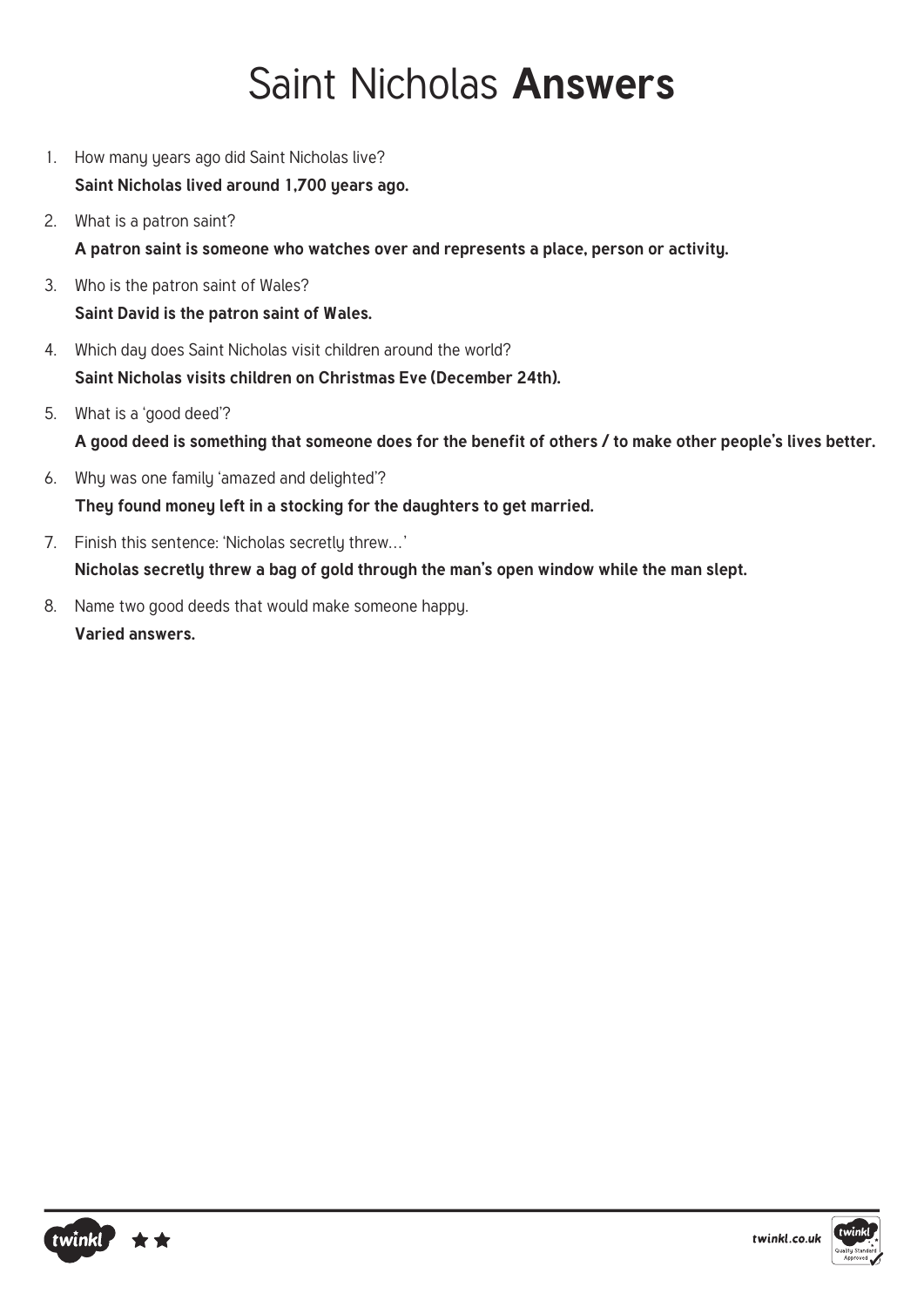# **Answers**

- 1. What is Advent the start of? **Advent is the start of the Christian year.**
- 2. What do Christians believe about Jesus? **Christians believe Jesus will come again.**
- 3. How long does Advent last? **Advent lasts for four weeks.**
- 4. What does the circle of evergreen branches mean in the Advent wreath? **The circle of evergreen branches means God does not change.**
- 5. When is the fifth centre candle lit? The fifth centre candle is lit on Christmas Day.
- 6. What do the cocktail sticks mean on the Christingle? **The cocktail sticks on the Christingle mean the four seasons.**
- 7. How do your family celebrate Advent? **Answers will vary.**